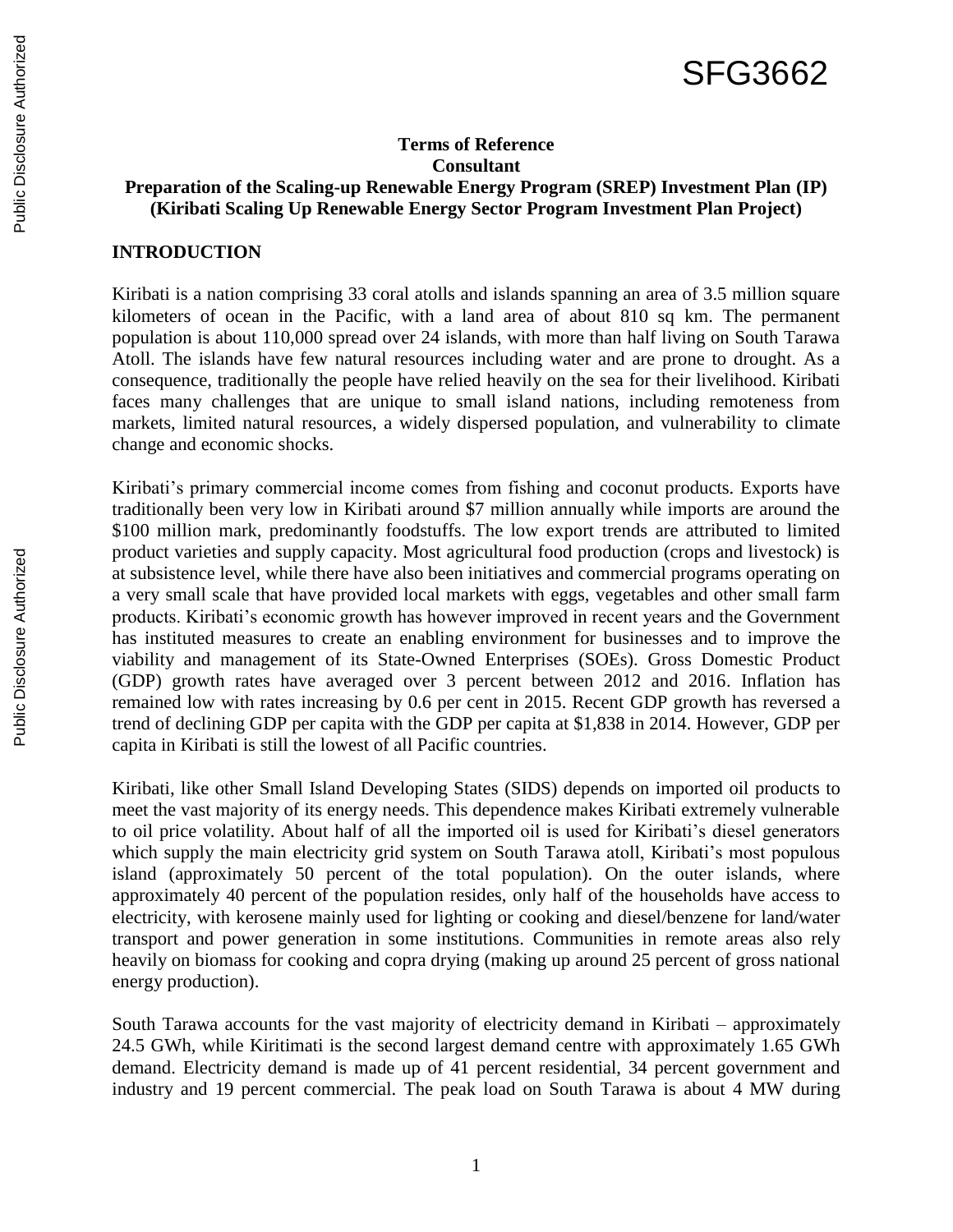week days, with load exceeding 3 MW during a broad daytime shoulder period between 9 am and 5 pm. On a typical weekend, the peak is around 3 MW.

South Tarawa has the largest and most complex electricity generation system in Kiribati with an installed capacity of 5.45 MW of diesel fueled electricity generation. A number of large gridconnected PV systems have also been installed or will soon be operational in South Tarawa. In total, these systems will have a generation capacity of 1.42 MW, and expected to contribute about 8 to 10 percent of overall energy consumption on South Tarawa. The 400kW system has been operational at Bikenibeu Power Station since March 2015. The 500kW system at Bonriki funded by The United Arab Emirates and Masdar was commissioned in September 2015. The World Bank has funded 550 kW of solar PV spread over four sites, which were due to be commissioned in 2016. With respect to Kiritimati island, the second largest load center, there is approximately 1.5 MW of capacity with the majority of it diesel generation, although there are a number of small PV installations on Kiritimati Island. The Kiritimati electricity sector is undergoing a significant transformation with currently isolated load centres being connected to create three separate grids.

The remainder of Kiribati's power system is composed of small diesel generators, PV-diesel mini/micro grids and solar home systems distributed across the outer islands. Some solar PV has been installed in remote parts of Kiribati. The Solar Energy for the Outer Islands project (US\$5.3 million), implemented by the Kiribati Solar Energy Company (KSEC) and funded by the European Union (EU), was completed in 2015 providing 2,010 solar home kits, 281 solar kits for Maneaba, businesses and teacher residences. Another 8-hybrid mini-grid systems for boarding schools on 6 islands were installed in 2015 with the European Development Fund (EDF) 10 funding, followed by 2 more boarding schools funded by Italy and Luxembourg separately commissioned recently. Through Taiwan funding assistance, 10,000 small solar lighting kits were provided and distributed to households on the outer islands. A further 6,000 units were acquired to accommodate further demand both on the outer islands and including South Tarawa and Kiritimati. 271 solar lighting kits were distributed to Kiritimati Island while 2033 solar lighting kits were distributed on South Tarawa.

The power systems on Tarawa and Kiritimati Island have suffered from a lack of adequate maintenance and subsequent degrading equipment over the years, which have led to falling capacity factors for generation and high distribution losses. The electricity grid system**'**s operational performance coupled with the high cost of diesel generation adds up to the high cost of service for electricity to households and businesses, even with administered fuel prices. The Public Utility Board (PUB) owns and operates the majority of electricity infrastructure on South Tarawa. PUB**'**s generation cost is estimated to be about AUD 52 c/kWh, at a delivered fuel cost of AUD 35 c/kWh. Electricity charges for residential customers are AUD 44 c/kWh, resulting in a significant arrears for the PUB. The Government of Kiribati has recognised these issues and with the assistance of the World Bank and consultants has developed a plan for investing in necessary equipment for renewal, transitioning customer to more cost reflexive tariffs over time and strengthening performance of the PUB.

The provision of electricity on South Tarawa is regulated by the Ministry of Public Works and Utilities (MPWU); however, decisions on electricity tariffs are typically made by Cabinet. The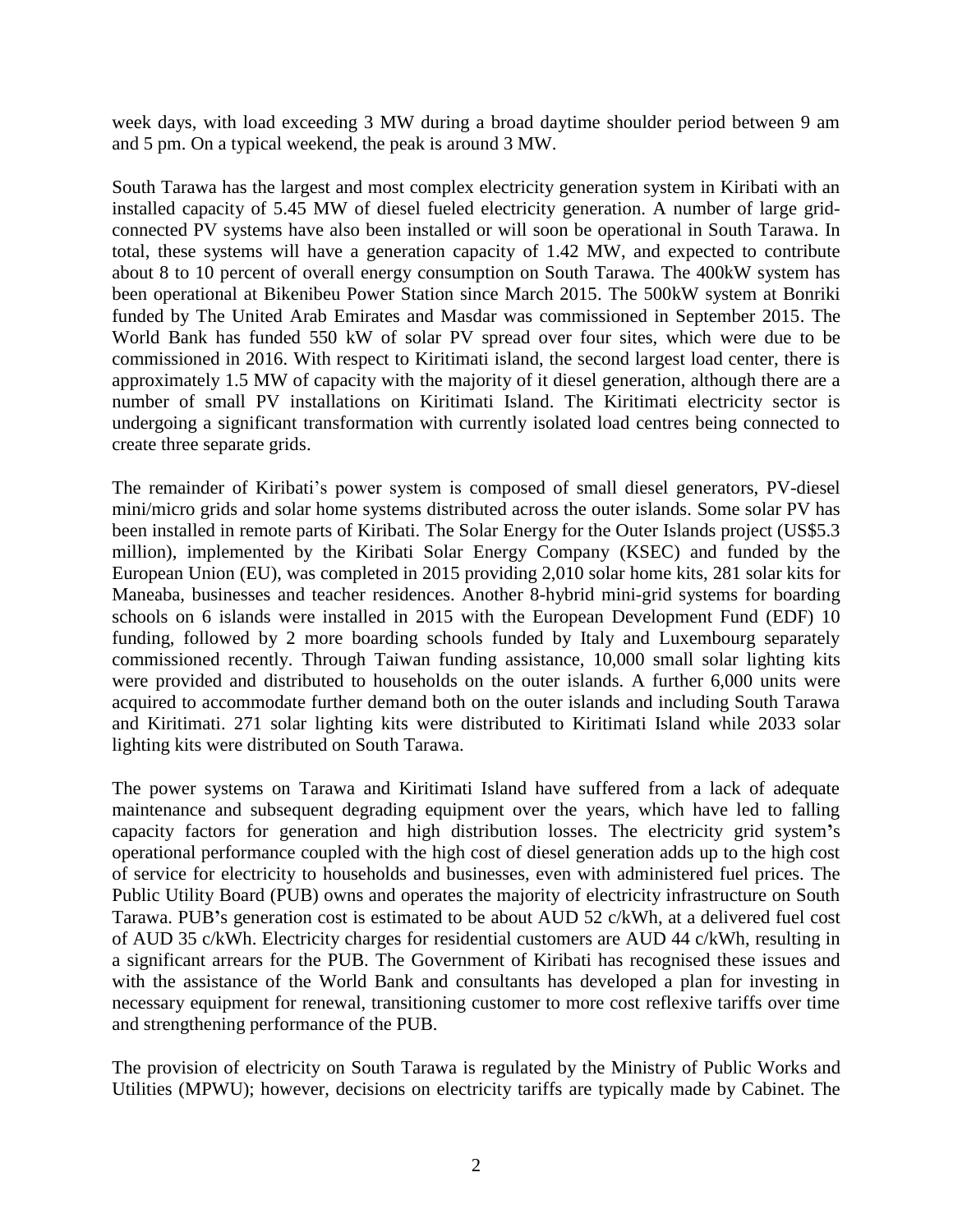Ministry of Line and Phoenix Island Development (MLPID) is responsible for all government services, including the provision of electricity, on Kiritimati Island. The Kiribati Solar Energy Company (KSEC) is responsible for outer island electrification. The MPWU is responsible for overall coordination and implementation of energy policy. Other key stakeholders include the Ministry of Finance and Economic Development (MFED), Kiribati Oil Company (KOIL), the Kiribati Copra Mill Company Ltd (KCMC) that produces coconut oil and the Kiribati Copra Cooperative Society (KCCS) that produces copra.

The Government of Kiribati has undertaken greater long-term planning of its energy sector in recent years. The Kiribati Development Plan 2008-2011 set the scene for the need to develop an explicit energy policy to advance of the energy sector, which led to the development of the Kiribati National Energy Policy (KNEP) in 2009. The KNEP was focused on improving coordination of energy related decision making and strengthening the policy and regulatory framework within which public and private energy sector participants could make more informed planning and investment decisions. In 2011, Kiribati joined other pacific island countries in collectively agreeing on the value of developing credible, comprehensive energy roadmaps to overcome the regulatory, technical and financial barriers to increasing access to affordable renewable energy in the Pacific Islands. In response to this call for action, Kiribati has developed the Kiribati Integrated Energy Roadmap 2017 - 2025 (KIER), a comprehensive plan to support the country's transition to affordable renewable energy and efficient use of its energy resources. The KIER presents a packaged plan of institutional, policy, regulatory, technical, financial and capacity-building actions that, collectively, will enable the Government of Kiribati to achieve its energy objectives. The KIER is focused on achieving the following renewable energy related goals:

- The goal for Tarawa is a 45 percent reduction in fossil fuel use by 2025. 23 percent of this goal will be achieved through deployment of renewable energy and 22 percent through improvements in energy efficiency;
- The goal for Kiritimati is a 60 percent reduction in fossil fuels by 2025. 40 percent is to be achieved through deployment of renewable energy and 20 percent through improvements in energy efficiency; and
- The goal for the Outer Islands is a 60 percent reduction in fossil fuel use in all rural public infrastructure, including Southern Kiribati Hospital and ice plants (40 percent through deployment of renewable energy and 20 percent through improvements in energy efficiency) by 2025. The goal for rural public and private institutions (e.g. Boarding schools, the Island Council, private amenities and households) is to meet of 100 percent electricity demand with renewable energy by 2025.

Kiribati has been selected as one of the countries eligible for the Scaling-Up Renewable Energy Program in Low Income Countries (SREP). The objective of the SREP is to pilot and demonstrate the economic, social and environmental viability of development pathways in the energy sector by creating new economic opportunities and increasing energy access using applicable renewable energy sources. The SREP will endorse the SREP Investment Plan (IP). The project and program concepts proposed in the IP are subsequently developed into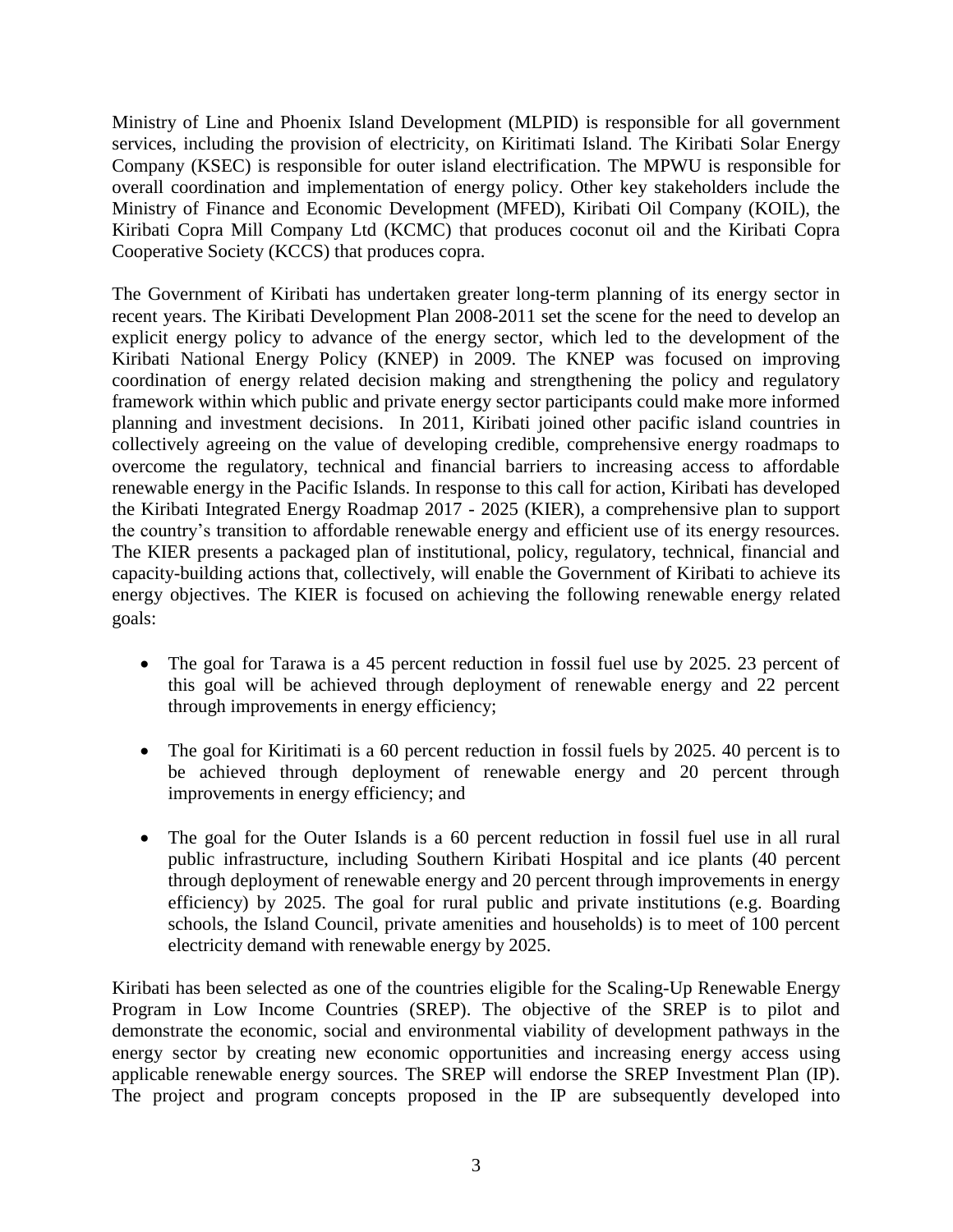comprehensive project proposals and submitted for project funding approval, which is contingent upon the availability of funds under the SREP.

The Government is committed to promoting the development of renewable energy in Kiribati, in particular for the two most populated centers in the country, South Tarawa and Kiritimati Island.

The Government of Kiribati therefore seeks to engage a consultant, through the World Bank, to assist it with the development of a renewable energy IP for SREP for South Tarawa and Kiritimati Island. The consultant should also note that some of the projects are at an early stage and that data may be lacking. In providing a proposal to undertake this work, the consultant should have access to its own sources of data, which may be adapted for use for Kiribati.

#### **OBJECTIVES**

The objective of this consultancy is to support the Government of Kiribati to prepare a SREP IP for Kiribati which will be submitted to the SREP Sub-Committee for consideration. The IP should be comprehensive, clear and effective in demonstrating how SREP resources, other donors and private sector financing would be used in Kiribati to overcome current obstacles to the wider penetration of renewable energy.

The assignment will be conducted in two phases. Phase I will assess the potential and costs of applicable renewable energy technologies, prioritize potential interventions and facilitate discussions of these results with stakeholders. Based on the outcomes of Phase I, Phase II will involve the development of the draft investment plan for the prioritized renewable energy investments that can be undertaken during the short to medium term (1-3 year period). The work should take into account the work undertaken and support the objectives of the KIER, the KNEP, and the broader objectives of the Kiribati Development Plan 2016-19 to develop and promote the use of renewable energy in all sectors of the economy.

#### **SCOPE OF WORK**

In order to achieve the above objective, the Consultant shall carry out the following principal tasks.

#### **PHASE 1 – Assessment of renewable energy technologies for South Tarawa and Kiritimati Island and identification of priority renewable energy projects to receive SREP funding**

#### **Task 1: Compile background information on the country and energy sector overview**

- 1. Under this task the Consultant is specifically expected to:
	- Prepare an abbreviated background section, including main demographic, social and economic indicators as of the most recent date.
	- Prepare an overview of the energy sector, including (a) basic energy balance (for at least 2009 to 2016); (b) description of the sector structure; (b) legislation and regulatory framework; (c) electricity generation, transmission and distribution assets; (d) electricity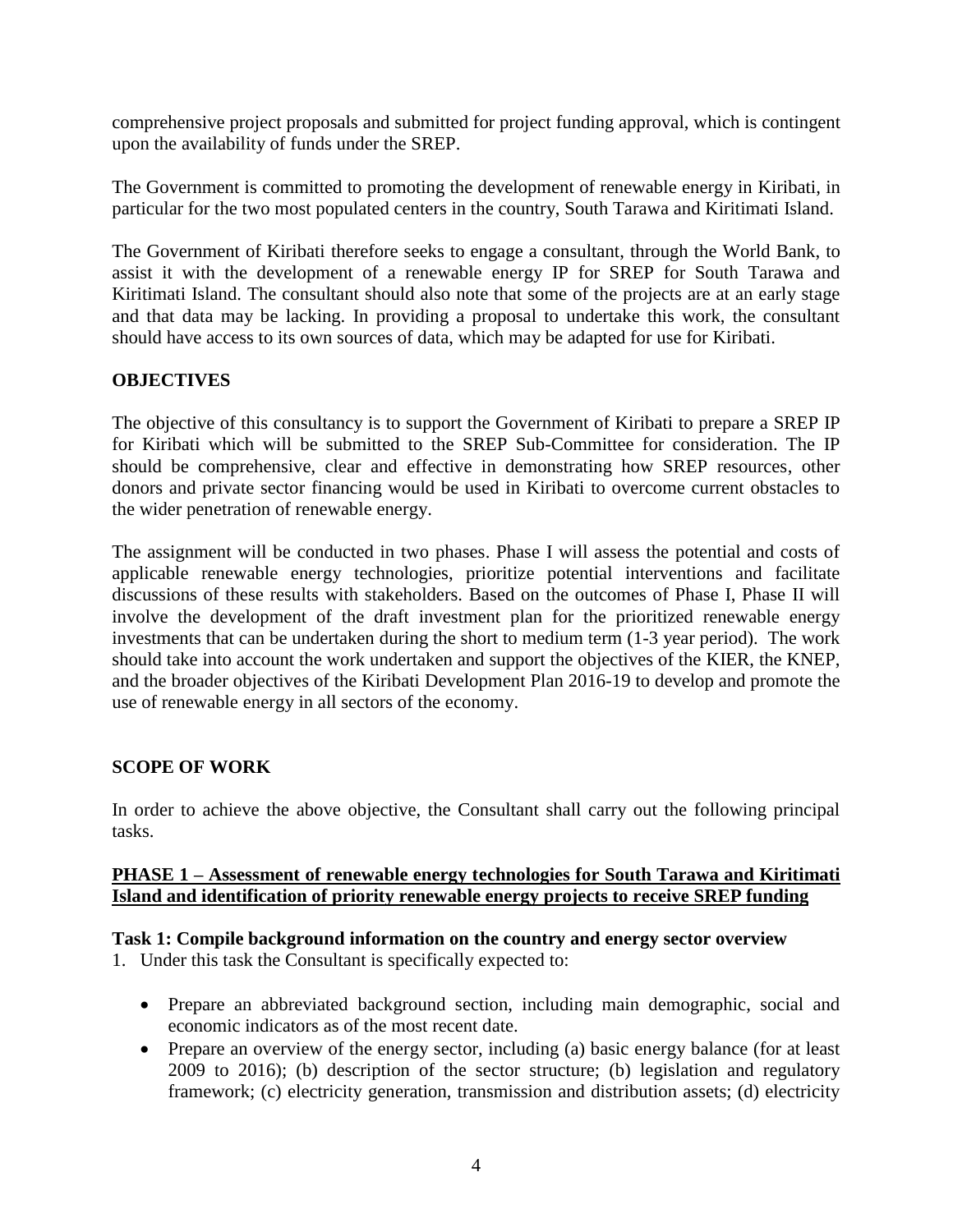generation mix; (e) tariffs and tariff structures; (f) key entities involved in regulation of the energy sector, and (g) key challenges facing the sector.

- Prepare an overview of the estimated potential for various renewable energy technologies and detailed renewable energy penetration targets as well as the review of on-going and planned activities and projects in Kiribati in the field of renewable energy. Include in the overview the expected country-specific environmental and social opportunities and risks (social, environmental, technical, and financial, etc.) associated with the development of the considered renewable energy technologies in Kiribati.
- Summarize the key barriers (technical, regulatory, financial, social, environmental) hindering the development of renewable energy technologies reviewed and proposed measures to overcome them. This activity should provide a detailed description of availability of private or other government financing for renewable energy projects, including terms of financing, discuss bottlenecks to development of renewable energy associated with availability and/or terms of financing.
- To the extent possible, the above work should draw from and update existing work undertaken for the preparation of the KIER.

### **Task 2: Conduct a comprehensive assessment of various renewable energy technologies suitable for South Tarawa and Kiritimati Island**

- Assess the Levelised economic costs (LECs) of various renewable energy technologies, including micro-grids, wind, solar, biomass, biogas, coconut oil, hybrids/mini grids and any other technology suggested by the MPWU and the PUB and MLPID. Build a supply cost curve using the potential and estimated LECs of renewable energy technologies consistent with the least cost principles. This analysis should take into account other work done or being done in Kiribati, in particular the analysis performed for the KIER.
- Simulate combinations of assessed renewable energy based electricity generation options with other fossil-fuel based generation options considered by the energy sector participants for meeting the electricity demand considering the planned commissioning of the generation plants under construction, those projects for which feasibility studies are currently being prepared, and their future availability to meet domestic demand. The simulation analysis shall be conducted assuming base-case electricity demand growth scenario and commercial and concessional financing terms for all types of new generation assets. The modelling simulations should take into account other relevant work that has been done or is being done in Kiribati, in particular with respect to the KIER.
- Determine generic environmental and social opportunities, risks and costs of various renewable energy generation technologies considered for South Tarawa and Kiritimati in accordance with the World Bank's safeguards policies. Based on the available information on the physical, natural and social environment of various provincial areas of the country, identify those areas where environmental and social risks and benefits of individual renewable energy technologies and investments are expected to be particularly significant and/or areas where additional information is required to estimate these risks and benefits. The analysis will be based on the World Bank's safeguard policies as well as national legislation.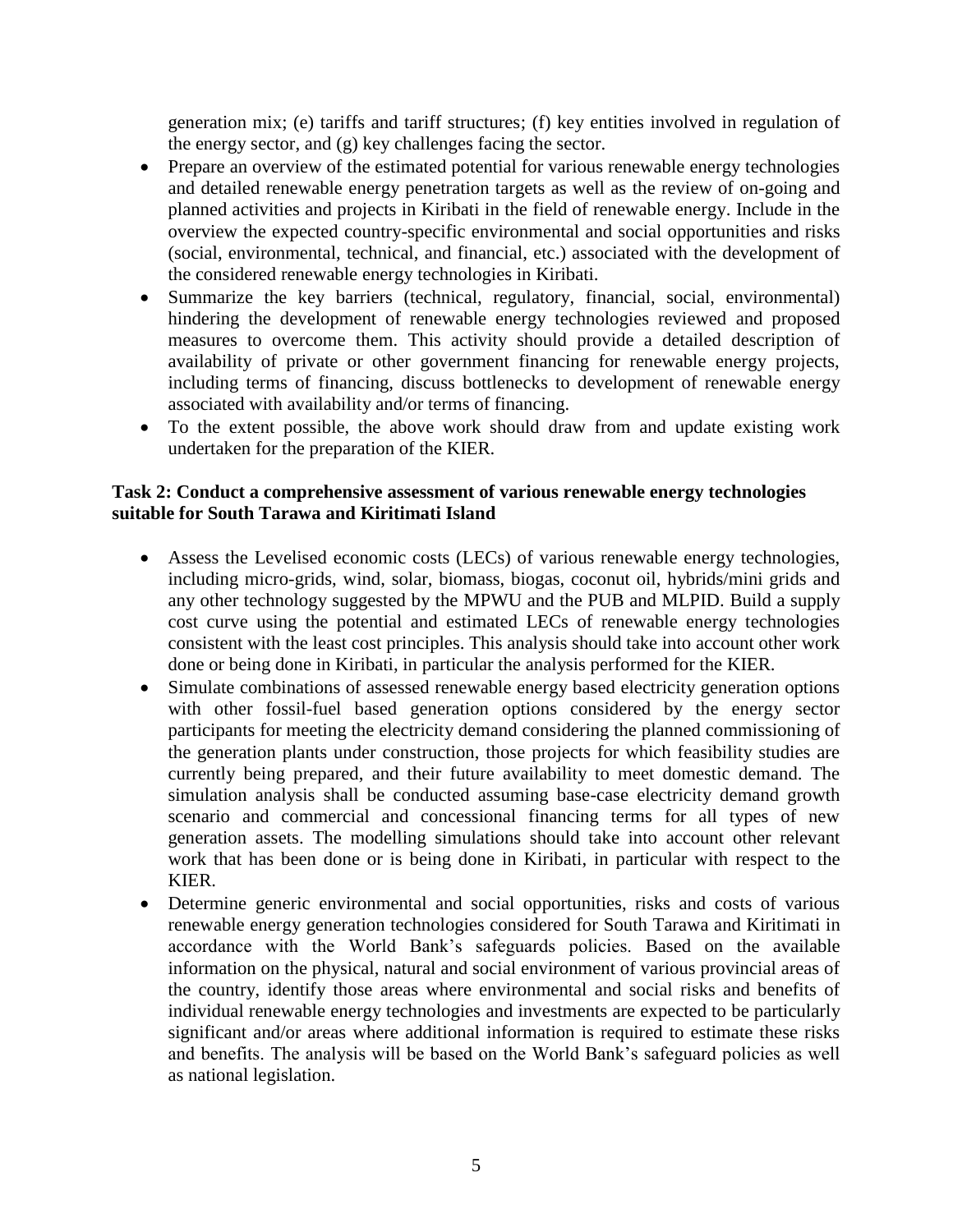- Based on the above analysis, determine the viable and least cost renewable energy options which should be pursued in South Tarawa and Kiritimati. Besides the purely economic considerations, evaluation of technologies should also consider other costs and benefits, including, but not limited to: energy security, training costs, local employment and economic development, climate change, environmental and social costs. If some of the economic and other benefits / disadvantages are not quantifiable, the Consultant should provide a description of those benefits / impacts.
- Scoping mission to the project sites to comprehensively augment the gaps and means of addressing on the identified renewable energy options.

#### **Task 3: Identify specific prospective renewable energy projects for SREP funding**

- 2. Under this task the Consultant is specifically expected to:
	- Identify specific renewable energy projects based on the above analysis, existing assessments of renewable energy resources and potential; pre-feasibility and feasibility studies; as well as resource mapping.
	- Conduct trade-off analysis of promising renewable energy projects considering advantages and disadvantages, and prioritize the projects based on guiding principles adopted by the Government of Kiribati and the investments' contribution to the government's objectives, including access, affordability and renewable energy targets and social and environmental issues. The criteria may also include, but not be limited to, employment impacts, the status of resource confirmation, finance-ability, the technical and financial capacity of proponents, timetable for development etc.
	- Recommend workable business models and financing schemes for the identified priority projects, including discussion of the potential sources of funding, support if any, from the providers of funds and the technical and financial capacity of developers and operators of the project. As part of this activity, the Consultant should review existing financial mechanisms used for renewable energy projects, and consider whether it is best to expand those same mechanisms to cover the new renewable energy technologies or set up new financial mechanisms.
	- Conduct environmental and social screening and ensure that environment and social safeguards requirements of the World Bank and Government of Kiribati are adequately addressed as part of the identification of specific renewable energy projects for inclusion in the investment plan. Depending on the scope and nature of the projects: (i) identify possible gaps in the coverage of the expected positive and negative environmental and social impacts of the proposed projects, pointing out whether the existing information and data gaps will preclude proper analysis/prioritization of a project and will need to be filled in before it is recommended for the inclusion into the investment plan; (ii) note any environmental and social issues (such as land issues or disputes, local pollution or noise etc.) and (iii) conduct environmental and social assessment of any available pre-feasibility and feasibility studies. As part of this activity, the Consultant should also discuss the potential gender benefits from identified priority renewable energy projects.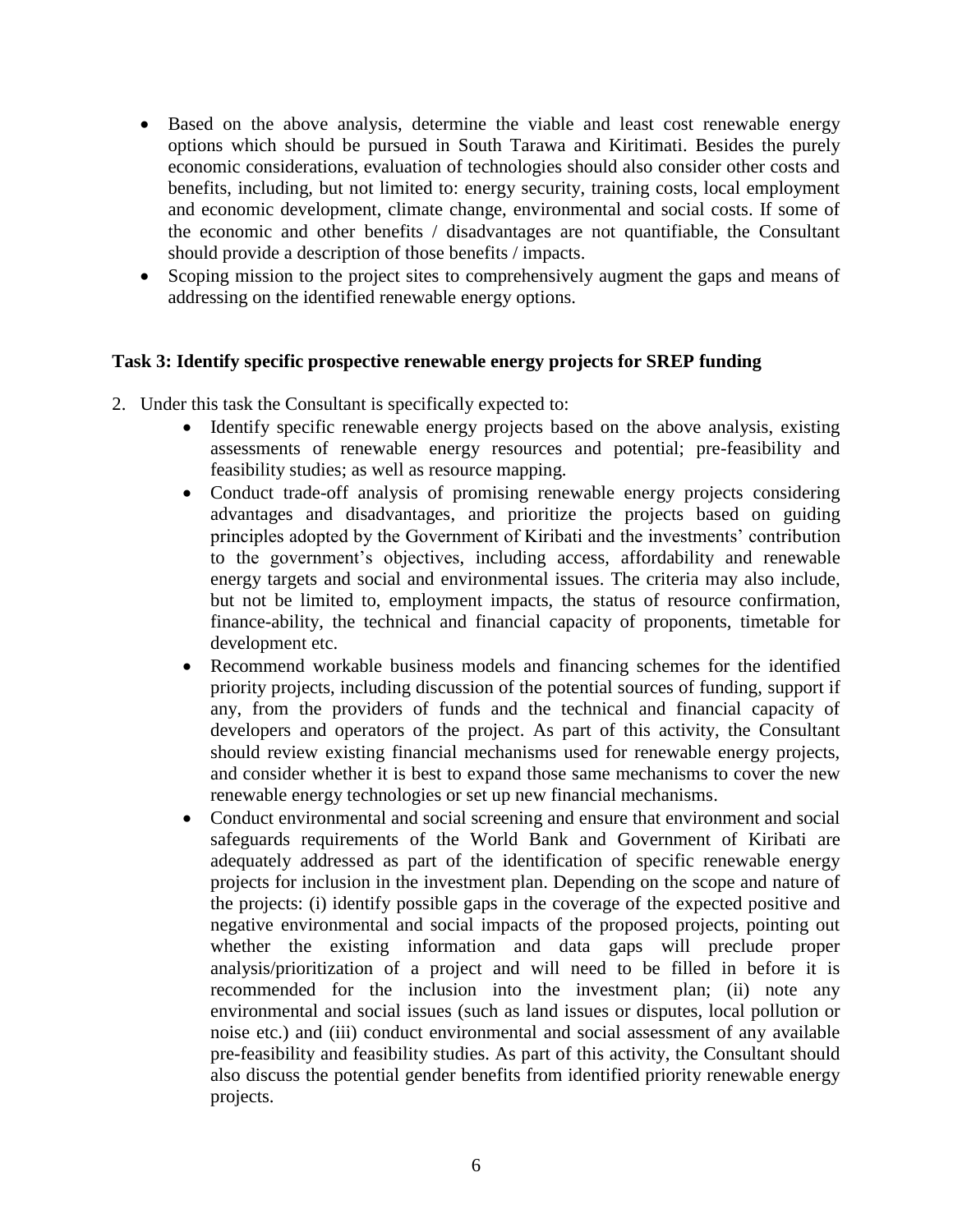Review and recommend changes where necessary to ensure an appropriate enabling environment for the development of renewable energy in Kiribati and reviewing and providing recommendations with respect to potential business models that can best support delivery and long-term sustainability of renewable energy projects in Kiribati.

#### **PHASE 2 – Preparation of Draft SREP IP for Kiribati**

#### **Task 4: Prepare the draft IP for developing renewable energy in Kiribati, based on the findings from Phase 1 analysis and the consultations with key stakeholders**

3. As part of this task, the Consultant is specifically expected to:

- Prepare the draft IP following the structure presented in Attachment A, based on prioritized list of renewable energy investments. The draft IP, among other key aspects, shall: (a) describe the role of SREP in initiating a process leading to transformational growth; (b) describe likely development impacts and co-benefits from SREP investments; (c) provide estimates of the financing requested from SREP; (d) assess the absorptive capacity of SREP and leveraged resources and (e) be consistent with the guiding principles and contribute to the targets set by the Government of Kiribati.
- Prepare concept briefs of the priority investments for SREP funding as per template presented in Attachment B. The concept briefs should include, technical, financial, and economic feasibility and capacity to pay assessments.
- Facilitate further consultations on the Investment Plan and supporting investments with a broad segment of stakeholders and taking into account the financial costs and benefits of the projects within the plan and the social and environmental costs and benefits with specific reference to the World Bank's safeguards policies OP 4.01, OP 4.12, and OP 4.04. A list of key stakeholders the consultant is expected to engage with is included in Attachment C.
- Identify the issues, including environment and social, that need to be addressed in order to successfully allow the implementation of the proposed Investment Plan, including the requirement that further preparation of any project for SREP funding include an environmental and social impact assessment; consultations with beneficiaries and potentially affected communities, including representatives of the different ethnic groups in the proposed project area as well as the local council of chiefs; and the preparation of environmental and social management plan or framework, as appropriate and as provided in the World Bank's safeguard policies.

The IP and underlying project(s) and/or program(s) shall be aligned with the SREP strategic objectives and investment criteria. The document shall not exceed 50 pages (excluding appendices) and shall be revised and finalized in response to comments received from stakeholders. The preparation of the IP will be generally guided by the review process as outlined in Table 1.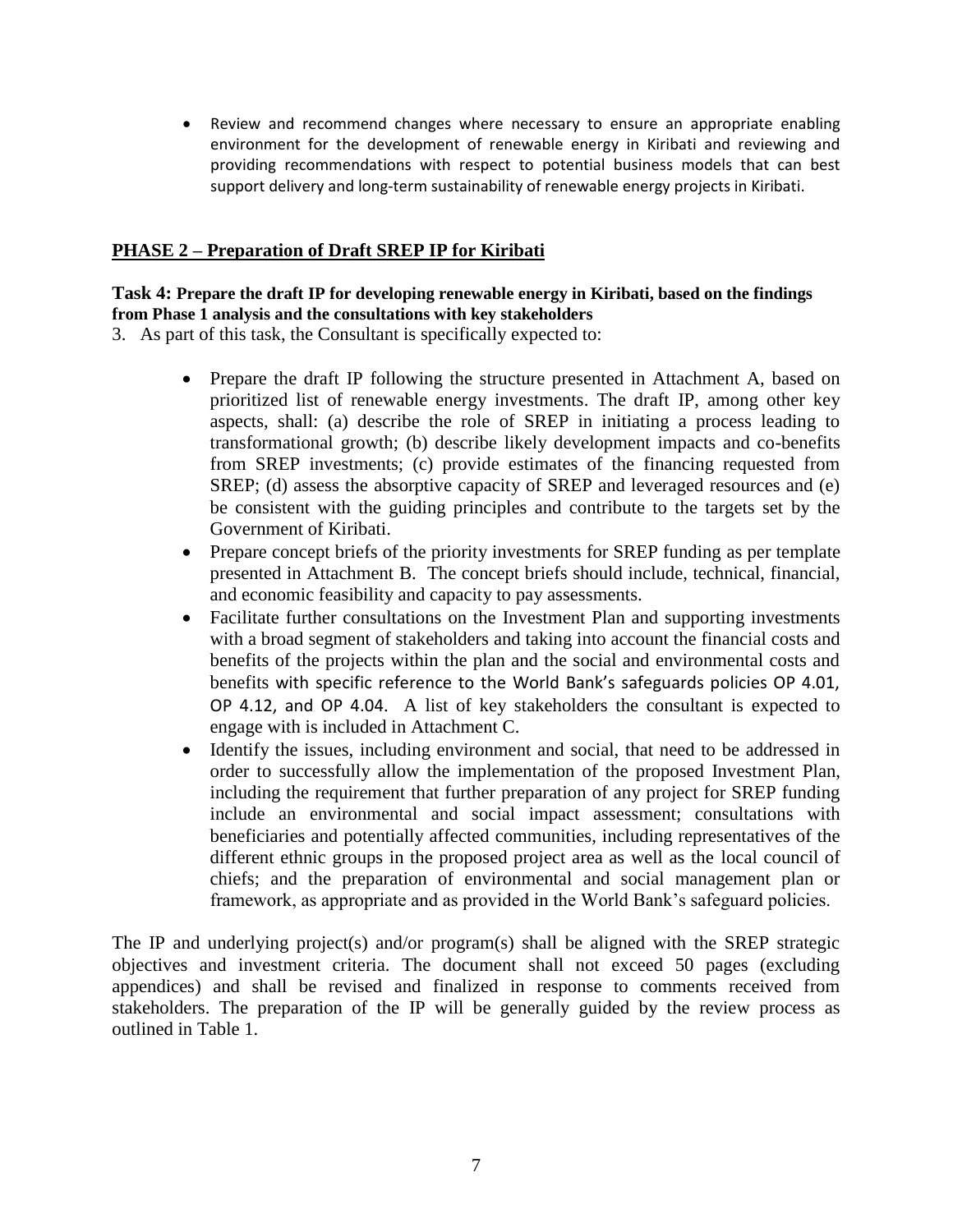| <b>Key activities</b>                        | <b>Time allocation</b>            | <b>Cumulative</b> |
|----------------------------------------------|-----------------------------------|-------------------|
| Inception report outlining the methodology   | 2 weeks                           | 2 weeks           |
| Taskforce and stakeholder comments and final | 2 weeks                           | 4 weeks           |
| <b>Inception Report</b>                      |                                   |                   |
| Options paper for renewable energy projects  | 3 weeks                           | 7 weeks           |
| Taskforce and stakeholder review and         | 2 weeks                           | 9 weeks           |
| consultation meetings                        |                                   |                   |
| Draft SREP Investment Plan                   | 4 weeks                           | 13 weeks          |
| Taskforce and stakeholder review and         | 2 weeks                           | 15 weeks          |
| consultation meetings                        |                                   |                   |
| Final SREP Investment Plan                   | 3 weeks                           | 18 weeks          |
| Approval by Cabinet                          | 2 weeks                           | 20 weeks          |
| Submission to the SREP Committee             | <b>Following Cabinet approval</b> |                   |

## **Table 1: SREP Investment Plan Review Process**

NB December Week 4 and January Week 1 is excluded as holiday season.

### **IMPLEMENTATION**

The Consultant shall closely coordinate the implementation of the activity with the MPWU and the MFED, and will report to the designated staff of the MPWU, and the World Bank. The Consultant(s) should closely collaborate with the National Task Force and the project team representing the Multilateral Development Banks (MDB), and other stakeholders and keep them posted/up-to-date on the progress, deliverables and issues during all stages of the project. The consultant should consult with and ensure the IP is broadly supported by the key stakeholders in Kiribati.

## **DEADLINES AND DELIVERABLES**

The Consultant should submit the following reports and deliverables as specific in the below Table 2. All reports and deliverables should be submitted in English language. The Consultant should also make available all the relevant analytical material in MS Word, MS Excel or other software format.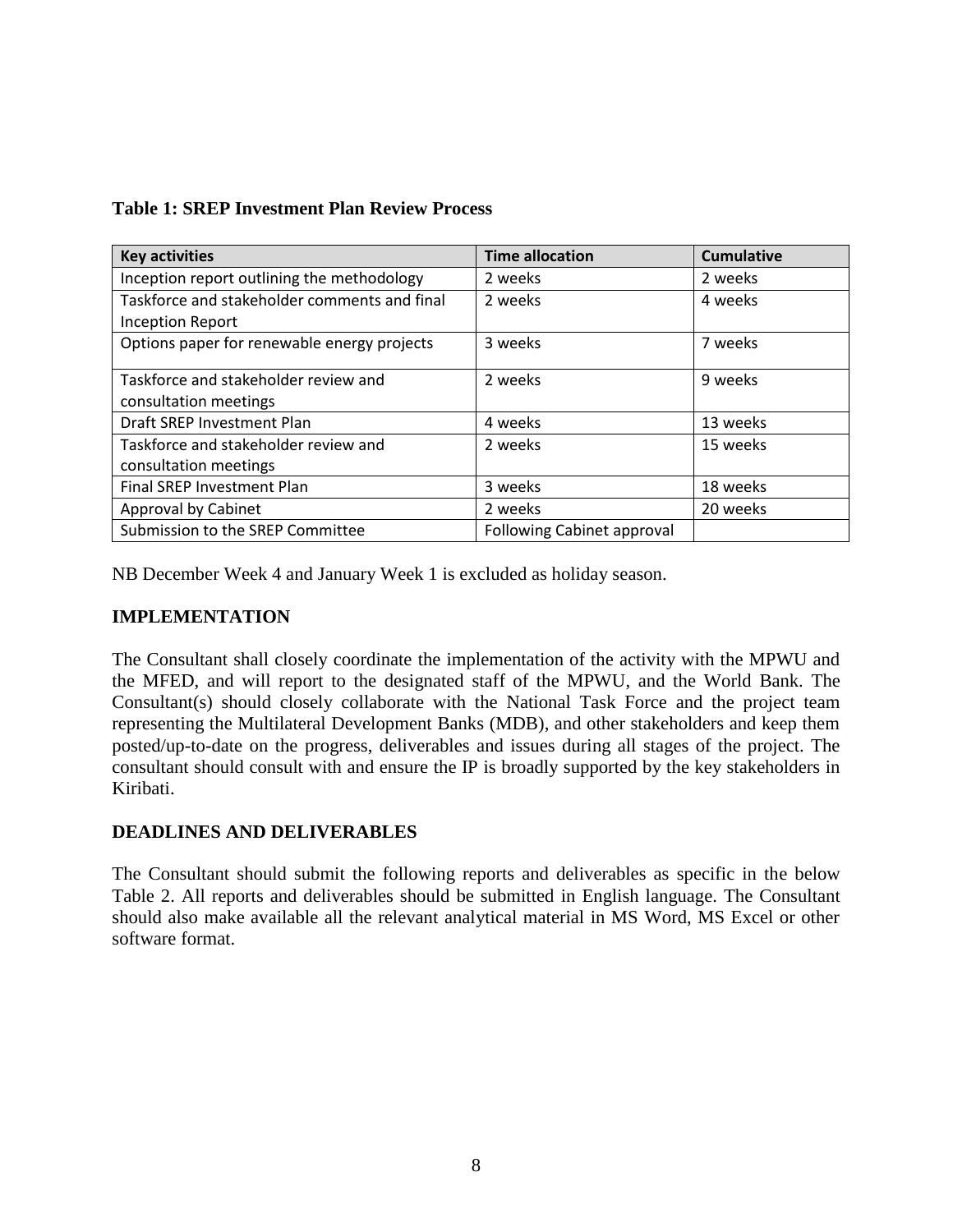### **Table 2: Consultant Deliverables**

| <b>Deliverable</b>                                 | Actor/s    | <b>Deadline</b> |
|----------------------------------------------------|------------|-----------------|
| Inception report                                   | <b>TA</b>  | 30-Sep-17       |
| Scoping mission to Tarawa                          | TA & LC    | 31-Sept-17      |
| Final Inception Report - Tarawa                    | <b>TA</b>  | 6-Oct-17        |
| Scoping mission to Kiritimati                      | TA & LC    | 22-Oct-17       |
| Final Inception Report Kiritimati                  | TA         | 27-Oct-17       |
| <b>Consolidated Inception Report</b>               | TA         | 03-Nov-17       |
| Review on Inception Report                         | <b>KTF</b> | 24-Nov-17       |
| <b>Options Paper</b>                               | KTF/TA     | 15-Dec-17       |
| Taskforce and stakeholder<br>meetings and comments | <b>KTF</b> | 22-Dec-17       |
| Draft Investment Plan                              | <b>TA</b>  | 26-Jan-18       |
| Taskforce and stakeholder<br>meetings and comments | <b>KTF</b> | 02-Feb-18       |
| <b>Investment Plan</b>                             | KTF & TA   | 09-Feb-18       |
| Submission to DCC                                  | <b>KTF</b> | 26-Feb-18       |
| <b>Revised Investment Plan</b>                     | KTF & TA   | 02-Mar-18       |
| Submission to Cabinet for final<br>approval        | <b>KTF</b> | 23-Mar-18       |

## **NB: TA – Consultant, LC-Local Consultant, KTF – KSREP Task Force**

## **CONSULTANT QUALIFICATIONS**

The consultant must have a broad range of knowledge, skills and experience covering energy planning, renewable energy, economic and financial analysis of energy investment projects. Given the breadth of knowledge, skills and experience required, it is anticipated that the consultant will be a firm or a team of consultants under a managing consultant. The working language in Kiribati is English. Consultant deliverables should be submitted in English. Eligible consultants will have the following qualifications:

- Demonstrated experience in the energy sector, including experience in developing and managing national energy projects or national energy programs in a mix of energy technologies (diesel, solar, biomass, and wind etc.);
- Demonstrated experience in design and implementation of renewable energy IPs or SREP renewable energy IPs in a mix of technologies (diesel, hydro, solar, geothermal, and wind etc.). Prior experience with the development of an approved SREP IP would be an advantage;
- Demonstrated experience in technical assessment, economic and financial analysis of renewable energy projects;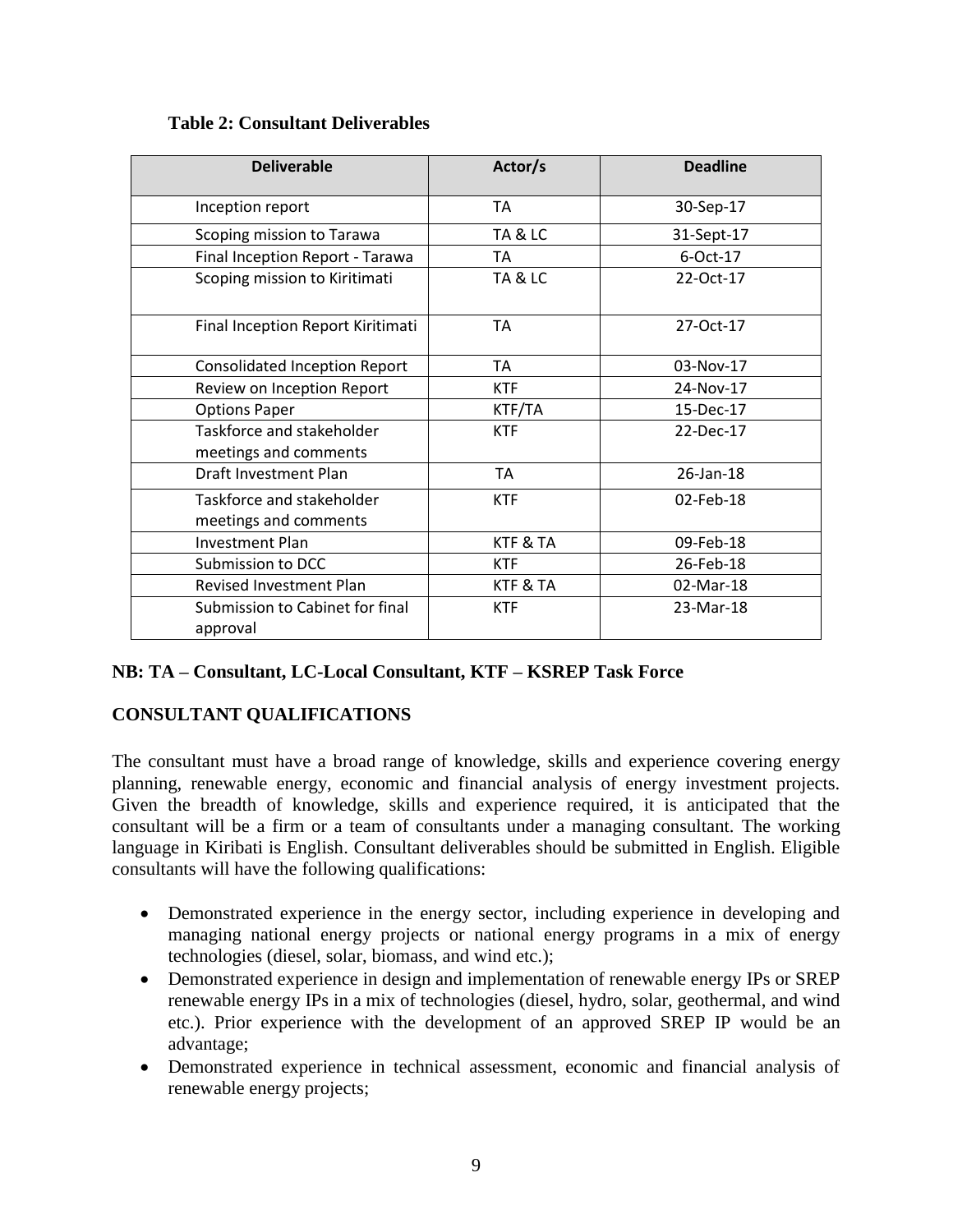- Demonstrated experience in the areas of policy and regulatory requirements in renewable energy sector development;
- Demonstrated experience in conducting environmental and social screening of projects, programs or investment plans in the energy sector. A working knowledge of the World Bank's safeguard policies is an advantage;
- Demonstrated experience in conducting key stakeholder workshops and consultations;
- Relevant experience in the energy sector in the Pacific Region and small island nations or low capacity states.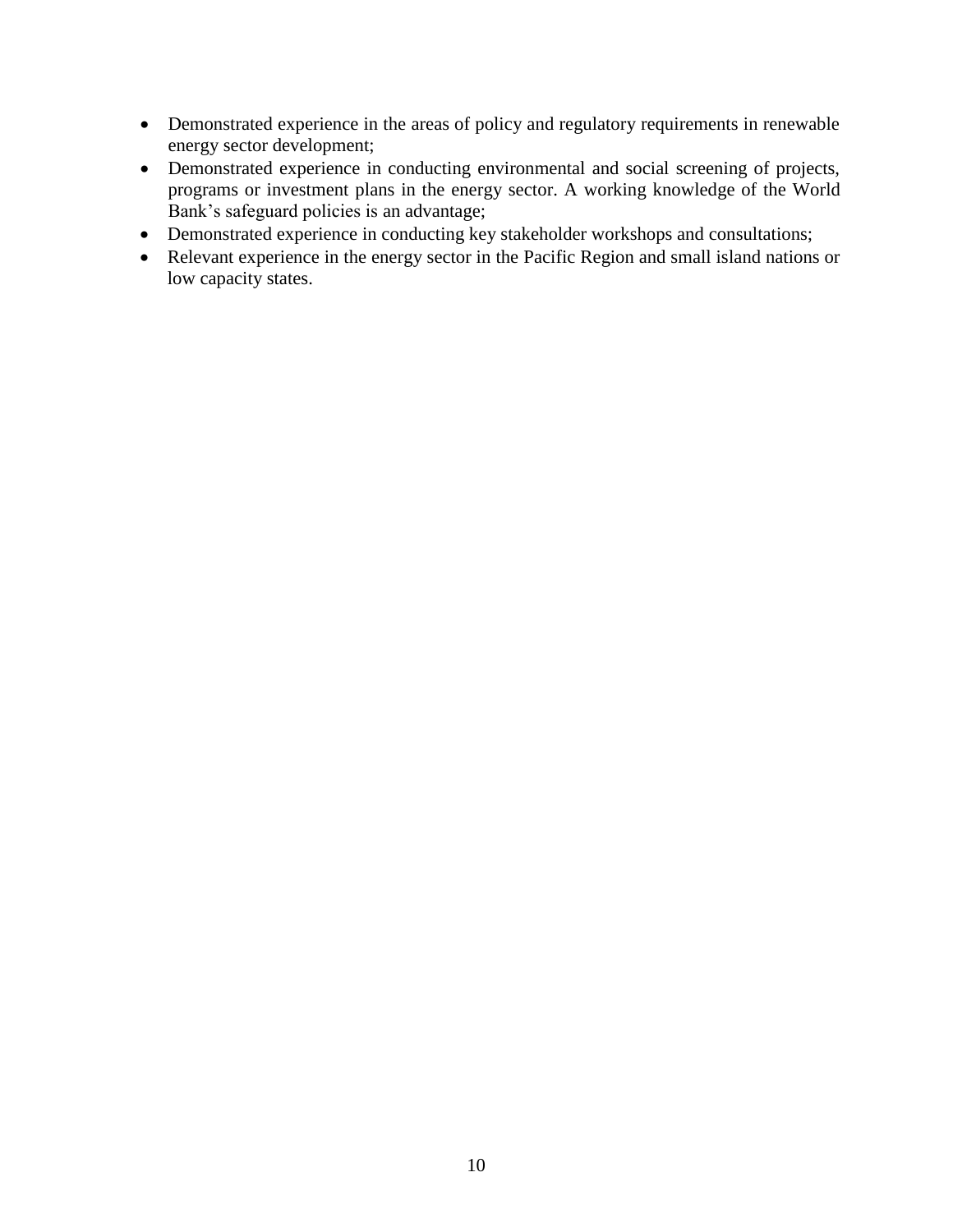# **ATTACHMENT A: INVESTMENT PLAN TEMPLATE**

- 1) Proposal Summary (2 pages)
	- a. Objectives
	- b. Expected outcomes
	- c. Program criteria, priorities and budget
- 2) Country Context (2 pages)
	- a. Energy sector description (market structure, demand supply, and dispatch composition, electricity cost and pricing) incl. renewable energy status
	- b. Gap/barrier analysis; needs assessment
- 3) Renewable Energy Sector Context (2 pages)
	- a. Analysis of Renewable Energy options (technology, cost, mitigation potential, barriers, environmental and social benefits and impacts)
	- b. Government plans or strategy for the sector (willingness to move towards renewable energy investments, existing or envisioned policy, regulation, plans, and resource allocation)
	- c. Institutional structure and capacity (technical, operational, financial, environmental and social, equipment supply, information)
	- d. Role of private sector and leverage of resources
	- e. Ongoing/planned investment by other development partners
- 4) Contribution to National Energy Roadmap (2 pages)
	- a. Likely development impacts and co-benefits of SREP investment
	- b. How SREP investment will initiate a process leading towards transformational growth
- 5) Program Description (6-8 pages)
	- a. Capacity building and advisory services
	- b. Investment preparation activities
	- c. Technology deployment investments
	- d. Parallel activities to be funded by other development partners
	- e. Environmental, social and gender risks, impacts and co-benefits, including a summary of provisions for further environmental and social assessments, consultations and development of mitigation and compensations measures as part of the implementation of any project identified in the Investment Plan, in view of World Bank safeguard policies and national legislation.
- 6) Financing Plan and Instruments (3-4 pages)
	- a. Budget envelope for investments
	- b. Costs and sources of funding
	- c. SREP assistance (grant, concessional debt, etc.)
	- d. Recipients of funding
- 7) Additional Development Activities (2-3 pages)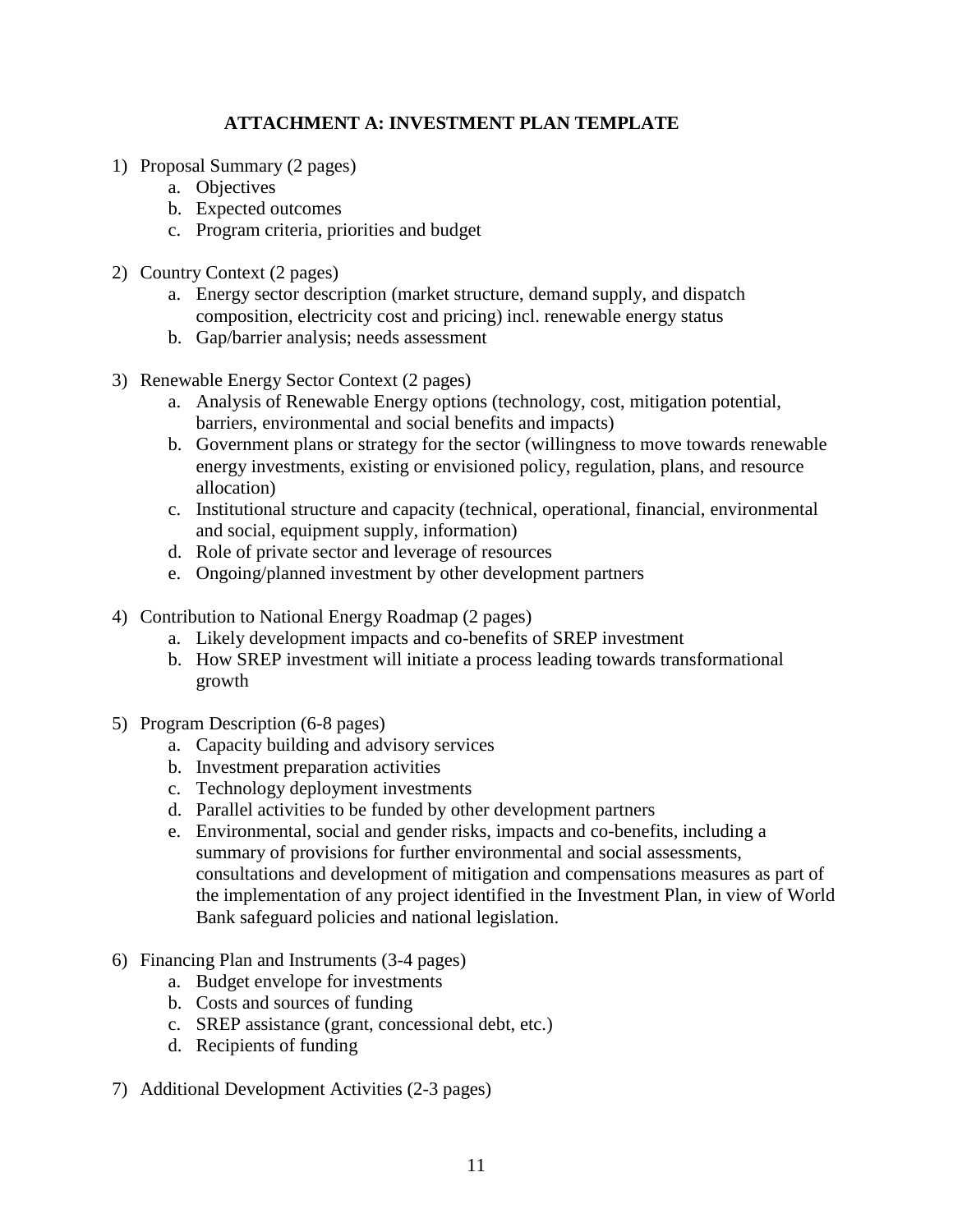- a. Leverage complementary co-financing with other development partners such as bilateral organizations, private sector, and financial institutions
- 8) Implementation Potential with Risk Assessment (2 pages)
	- a. Country/regional risks institutional, technology, environmental, social, financial
	- b. Absorptive capacity for SREP and leveraged resources
- 9) Monitoring and Evaluation (1/2 page)
	- a. Results framework table

#### Annexes

Information should be included in annexes on the following areas:

- Assessment of countries absorptive capacity
- **Stakeholder consultations**
- Co-benefits
- Existing activities in the field of renewable energy, particularly activities of other development partners
- Independent Technical Review: matrix addressing comments and Government/MDB responses
- Social and environmental issues, benefits and constraints, including provisions for, and guidance on, further environmental and social assessments, consultations and development of mitigation and compensations measures and plans as part of the implementation of any project identified in the Investment Plan, in view of World Bank safeguard policies and national legislation.

Note that the Independent Technical Review report should be submitted as a separate file.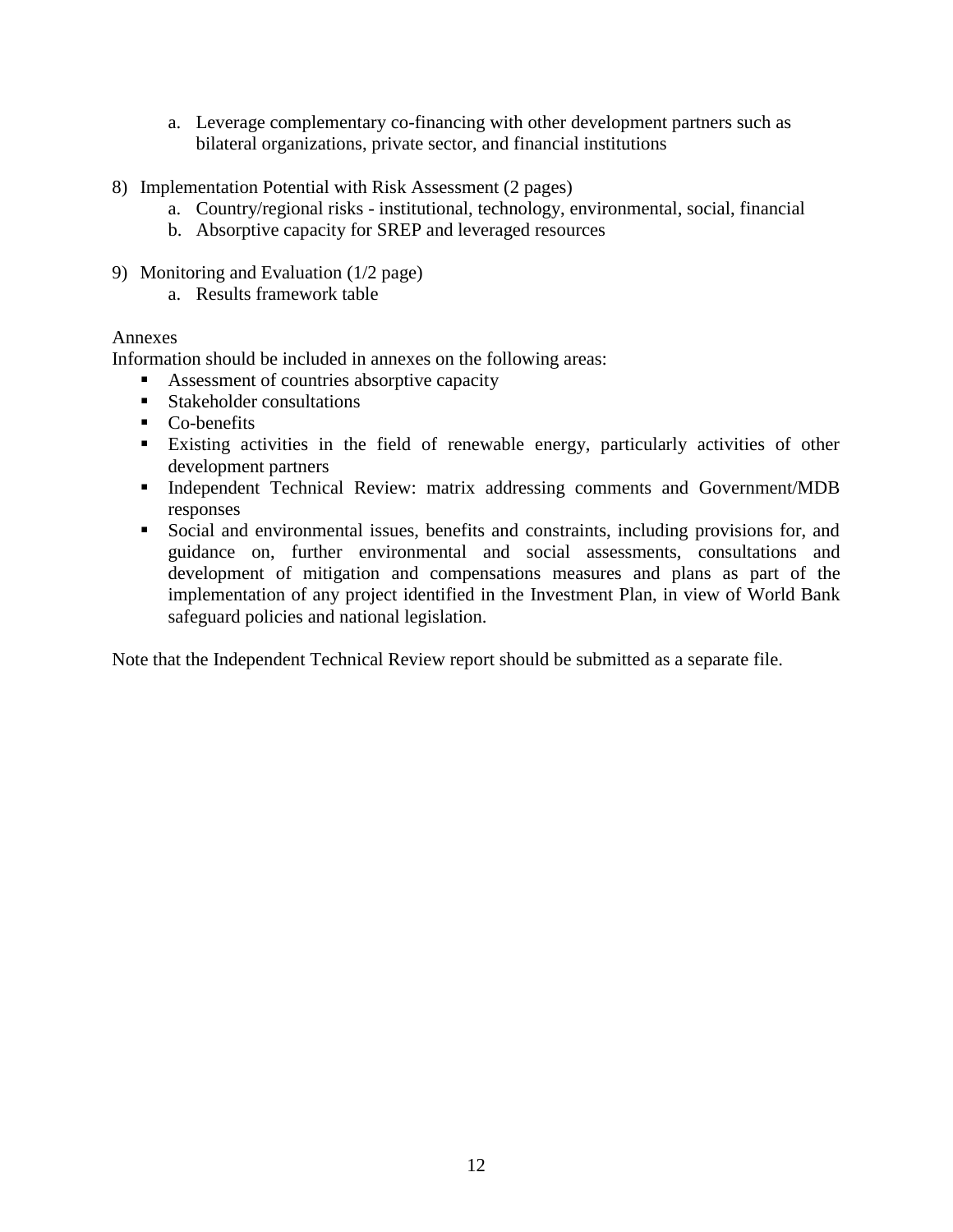# **ATTACHMENT B: CONCEPT BRIEF TEMPLATE**

For each Investment Plan component, an investment concept brief (maximum two pages) should be provided as annex that includes:

- Problem statement  $(1-2)$  paragraphs)
- **Proposed contribution to initiating transformation consistent with the government of** Kiribati's objectives (1-2 paragraphs)
- $\blacksquare$  Implementation readiness (1-2 paragraphs)
- Environmental and social issues / constraints and recommended level of environmental and social assessments, consultations and mitigation/compensation plans to be done during Project preparation as per World Bank's safeguard policies (1-2 paragraphs)
- Rationale for SREP financing (1-2 paragraphs)
- **Results indicators**
- Financing plan
- Project preparation timetable
- Requests, if any, for investment preparation funding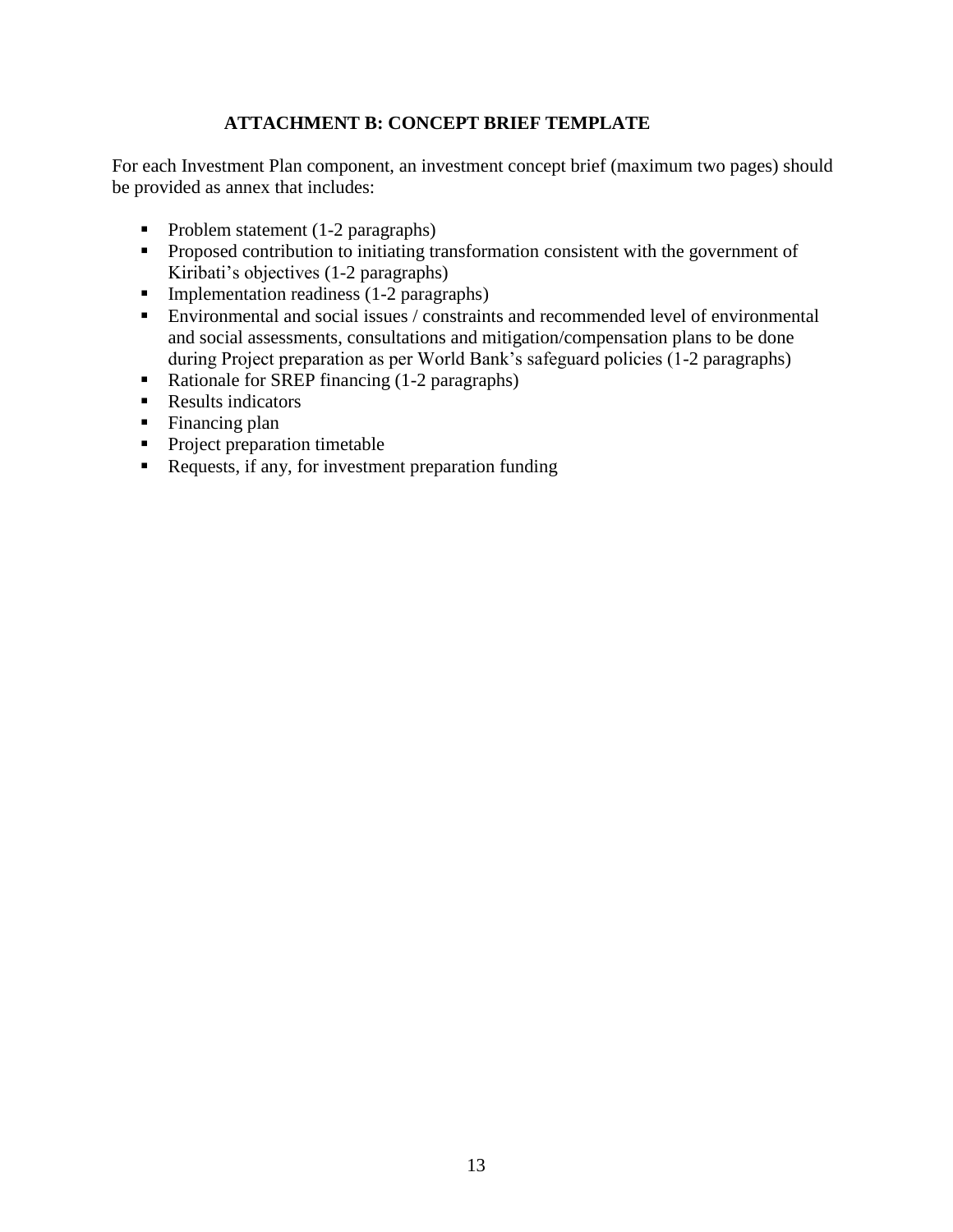### **ATTACHMENT C: LIST OF KEY STAKEHOLDERS**

Asian Development Bank Australian Government Council of Churches European Union International Renewable Energy Agency Kiribati Copra Cooperative Society Kiribati Copra Mill Company Ltd Kiribati Oil Company Kiribati Solar Energy Company Ministry of Education Ministry of Environment, Lands and Agricultural Development Ministry of Finance and Economic Development Ministry of Fisheries Ministry of Internal Affairs Ministry of Lines and Phoenix Development Ministry of Health New Zealand Government Office of Te Beretitenti Pacific Power Association Pacific Centre for Renewable Energy and Energy Efficiency Phoenix Islands Protected Area Public Utilities Board The Pacific Community World Bank